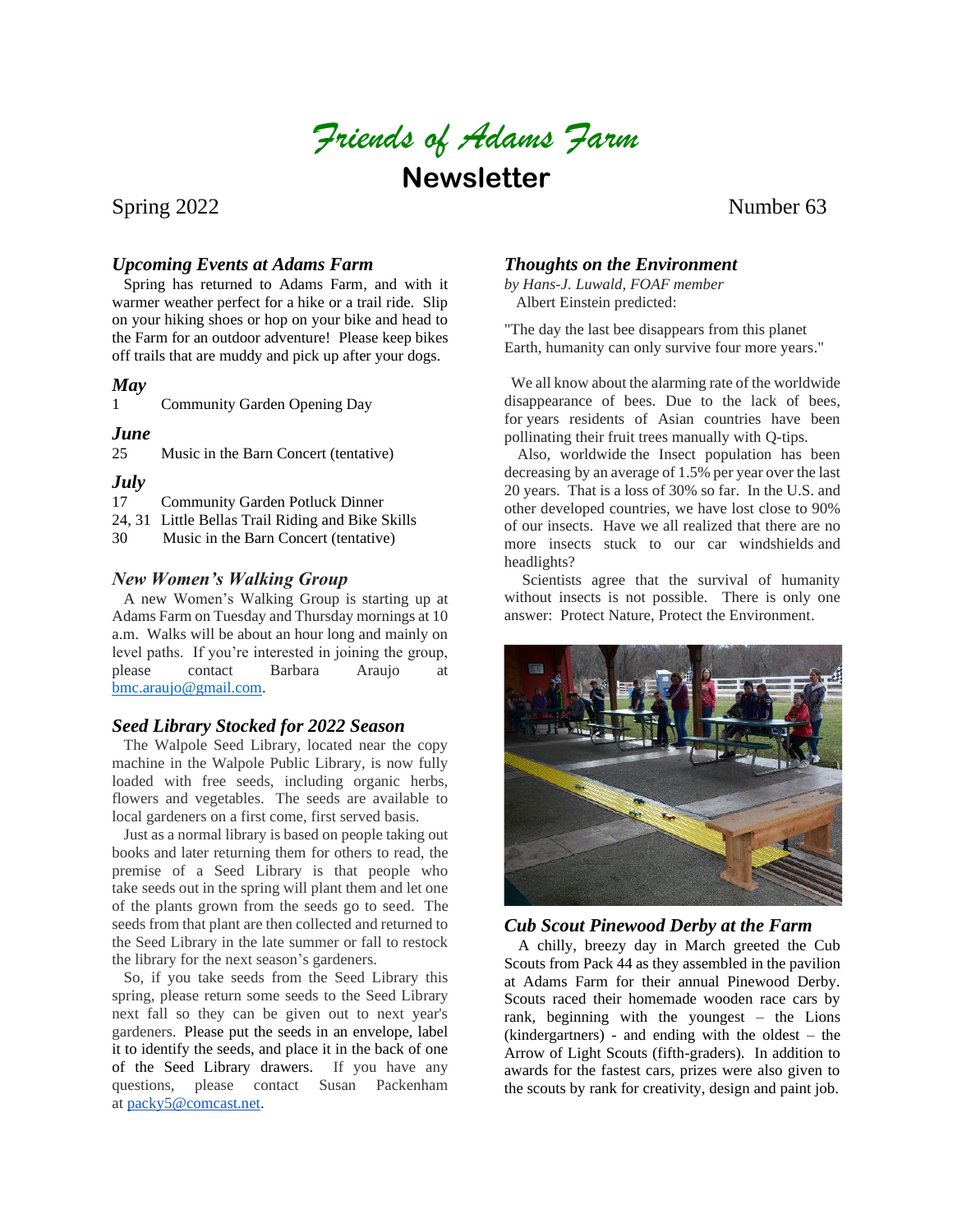The Friends of Adams Farm is the Charter Organization that sponsors Pack 44, a Scouts BSA Cub Scout Pack for boys and girls ages 5 to 11. The Cub Scout program runs year-round and offers fun and challenging activities that promote character development and physical fitness. If you or someone you know with elementary school-aged children would like to find out how to get involved in Pack 44, please contact Cubmaster Kevin Keaney at [kevinrkeaney@gmail.com.](mailto:kevinrkeaney@gmail.com)



*Photo by FOAF member Jim Meaney*

## *Butterfly Garden Looks for Volunteers*

*by Megan Konikowski, Butterfly Garden Manager*

 We're putting together a volunteer crew to help keep the Butterfly Garden looking its best throughout the spring, summer and fall. Tasks include weeding, watering, cutting back perennials after flowering, and pruning bushes and trees. If you're interested in volunteering in the Butterfly Garden, please contact Megan at [mdkonikowski@gmail.com.](mailto:mdkonikowski@gmail.com)

 Planning continues for a new path in the Garden that will connect with a new trail linking the Monarch Trail to the Butterfly Garden. The new path will bisect the largest bed in the Garden, allowing visitors to get a closer look at the plants growing in the center of that bed.

#### *Nature Websites and Apps for Your Phone*

 Here a are few handy nature websites and apps for your smart phone.

 For birders, **eBird**, offered by the Cornell Lab of Ornithology, allows you to plan trips, find birds, track your sightings, and explore range maps and bird migration. Visit the eBird website [\(https://eBird.org\)](https://ebird.org/) or load the eBird app onto your phone. Once you've navigated to Massachusetts, click on Hot Spot Map under the Explore heading. Type in "Adams Farm, Walpole, Norfolk County", click on "View Details", and you'll be taken to a list of birds spotted recently at Adams Farm. Click on "Submit Data" to create an account and add the names of birds you spot at the Farm.

**iNaturalist** is a social network for naturalists where you can record your observations of plants and animals, share them with friends and researchers, and learn about the natural world. Visit the iNaturalist website [\(https://inaturalist.org\)](https://inaturalist.org/) or load the app onto your phone, then click on Explore to go to the Observation page. In the Location box, type in Adams Farm, Walpole, MA for a listing of plants and animals spotted at the Farm. Use iNaturalist on your phone to identify plants and animals by signing up on the app, then entering a photo and your location.

 For more fun identifying plants and wildlife, try out the **Seek** app by iNaturalist. Using the Seek app you can earn badges for seeing different types of birds, amphibians, plants and fungi and participate in monthly observation challenges. For an introduction, visi[t https://www.inaturalist.org/pages/seek\\_app.](https://www.inaturalist.org/pages/seek_app)

#### *PayPal Donations Welcomed*

 The Friends of Adams Farm now accepts PayPal donations. To donate, simply click on the QR code below this article or visit the Adams Farm website [\(www.adams-farm.com\)](http://www.adams-farm.com/) and click on the Donate with PayPal button at the bottom of the Home page to make your donation.

 To help us track your donation, please fill out an electronic form (located under the Donations and Membership tabs on the website) to identify your payment as a donation, a memorial donation, a new membership, or a membership renewal and email it to [yvette@adams-farm.com.](mailto:yvette@adams-farm.com) You can also print out the completed form and return it via regular mail, sending it to FOAF, P.O. Box 725, Walpole, MA 02081.



## *Community Garden Opens May 1st*

*from the Community Garden Management Committee* All 64 plots in the Community Garden have been assigned for the 2022 gardening season. The 53 returning gardeners will be joined by 11 new gardeners this year.

 Two new tasks – Mentoring and Vegetation Management – have been added to the Task Groups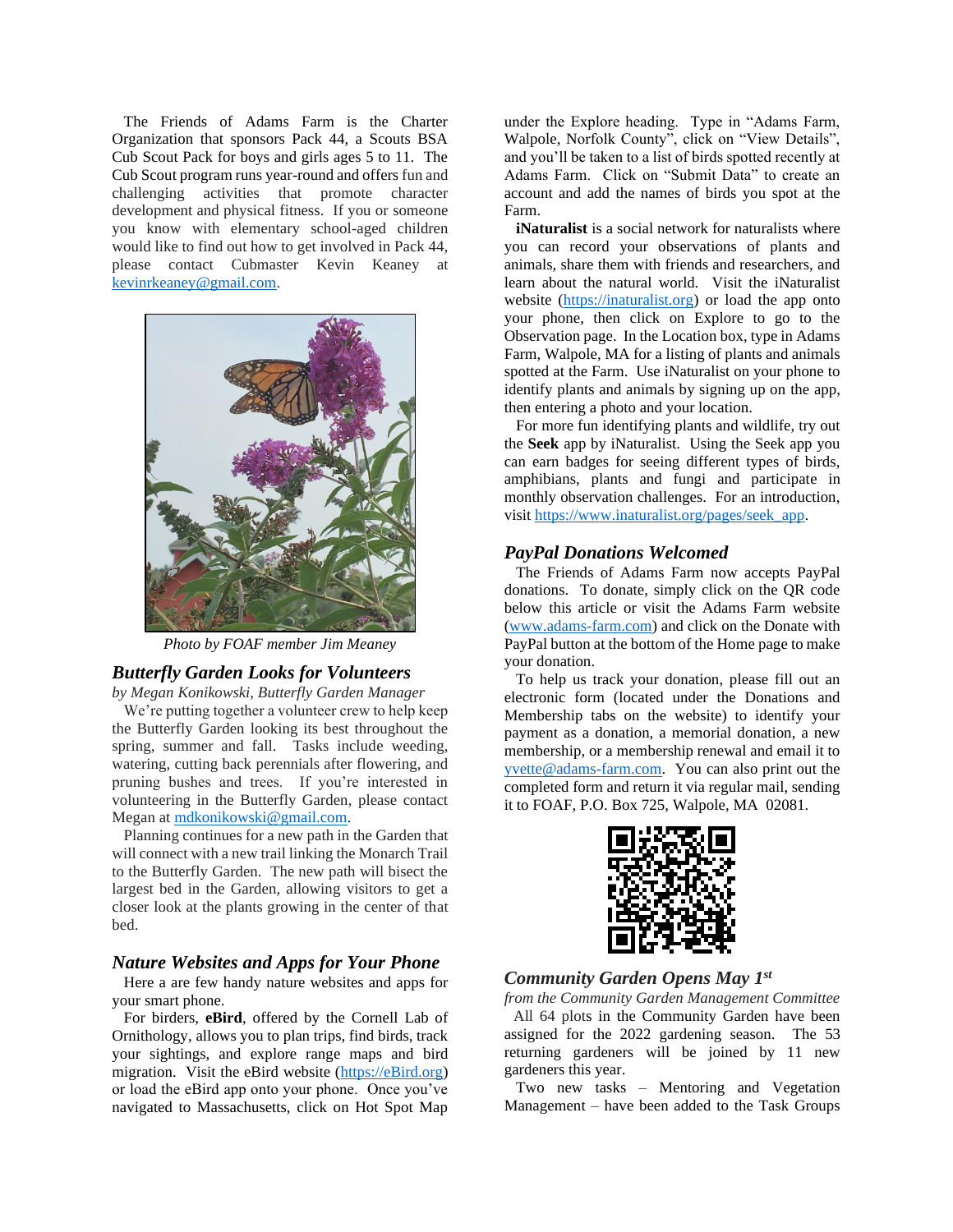that gardeners are required to participate in. The Weed Whacking group has been disbanded. Their work will be handled by the Pathway Mowing group on the main pathway in the Garden and by individual gardeners around their own plots.

 Opening Day for the Community Garden is Sunday, May 1, from 9:30 a.m. to 12 noon. There will be a seed swap that day and an information table about pollinators and the plants that support them.

 Three Community Garden potluck dinners have been scheduled during the summer, one each in July, August, and September.



#### *Salamanders*

*excerpted from the Spring 2021 issue of* Explore, *the Mass Audubon members' magazine*

 One early harbinger of springtime in New England is the annual salamander migration, during which thousands of individuals cross forest floors – and occasionally highways – to return to their breeding grounds. But these amazing amphibians can be so secretive that most people never encounter them without knowing where to look.

 Even so, the presence or absence of certain salamanders in an area can tell us a lot about the health of the ecosystem. Most species have moist, sensitive skin (some even use theirs to breathe) and highly specific habitat requirements. So if something is impairing the quality of their habitat, population numbers will reflect that. In particular, salamander species that rely on temporary vernal pools to breed are especially vulnerable to human development.

 The salamanders in Massachusetts belong to four scientific families: lungless salamanders, mole salamanders, newts, and mudpuppies. The Mudpuppy, which can grow up to 15 inches long, is the largest of these. It's an aquatic, mud-colored creature with feathered gills that can only be found in the Connecticut River watershed.

 Eleven species of salamanders are found in Massachusetts, from the ubiquitous Eastern Redbacked Salamander to the rare, beautiful Marbled Salamander. Four of these rely on vernal pools to breed. Endangered species in Massachusetts include Jefferson Salamanders, Marbled Salamanders, and Blue-spotted Salamanders.

 The oldest known salamander species, *Triassurus sixtelae*, is 230 million years old. Fossils of this salamander, discovered in Kyrgyzstan and announced in 2020, make salamanders, as a group, potentially older than the dinosaurs.

 Learn more and find out how you can protect salamanders a[t www.massaudubon.org/salamanders.](http://www.massaudubon.org/salamanders)

## *Fees for Photographer's Permits*

 A reminder that permits are now required for professional photographers who want to use Adams Farm for their photo shoots. The fees collected will be used for the care and maintenance of the Farm. Prices are \$60 for a 6-month permit (July 1 to Dec. 31) or \$100 for an annual permit (Jan. 1 to Dec. 31).

 To obtain an application for a permit, go to [https://www.walpole-ma.gov/adams-farm-](https://www.walpole-ma.gov/adams-farm-committee)

[committee](https://www.walpole-ma.gov/adams-farm-committee) on the Walpole Town website and click "Application for Use of Adams Farm". The Adams Farm Committee suggests that photographers keep a photo of the permit on their cell phones to show if anyone asks for proof of their permit.

#### *Lady Slipper*

*A note from Emma Cosgro, a hiker at Adams Farm*



I was enjoying a run at Adams Farm this morning and came across this lovely Lady Slipper! I looked on the website to see if you had any pictures of it and wanted to share this one. I also want to let people know that it's a protected plant, so please leave any others you spot at the Farm for all to enjoy. They're quite beautiful.

 Thank you for your work to provide a wonderful place for our community!

## *Time to Renew Your Membership*

 If you haven't already done so, now is the time to renew your membership for 2022! Your membership fee goes toward maintenance costs such as sanitary facilities, electricity, and haying the fields. It also allows you to receive our quarterly newsletters and other email updates about happenings at Adams Farm.

 Currently, almost 340 individuals and families are members of the Friends of Adams Farm. Please take the time to talk to others about Adams Farm and the